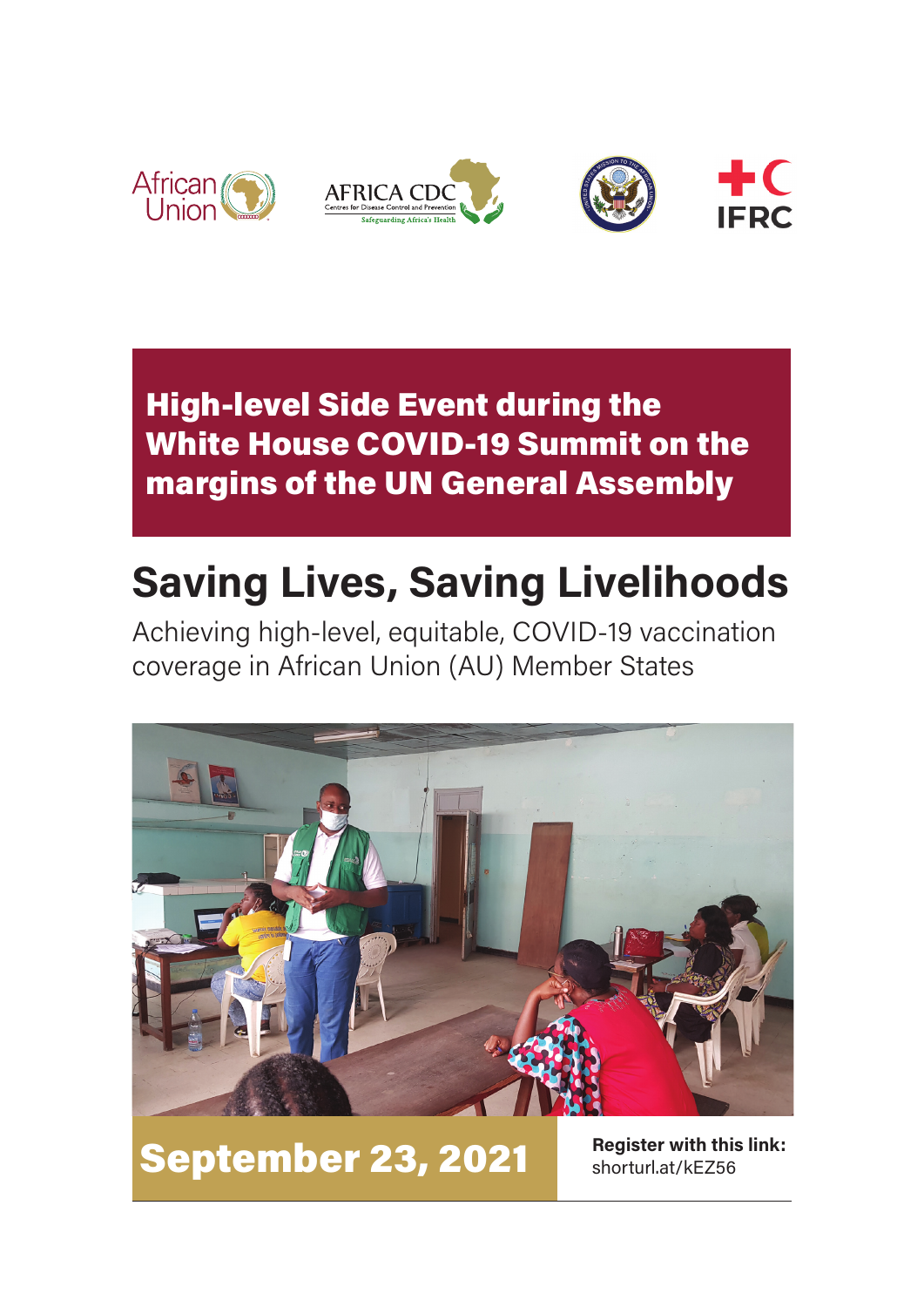### **Background and Scope**

The global community came together to respond to the COVID-19 pandemic. With significant investment into science and biotechnologies and information sharing, scientists discovered multiple safe and effective COVID-19 vaccines in record time. Additionally, WHO and GAVI established the COVAX Facility to ensure COVID-19 vaccines reach the arms of people and communities in most vulnerable situations globally. Africa CDC led implementation of the AU's Continental Strategy for COVID-19.

To date, 5.29 billion COVID-19 doses have been administered globally with 39.5% of the world's population receiving at least one dose of a COVID-19 vaccine<sup>1</sup>. Despite these important successes to date, COVID-19 vaccination coverage has been uneven and inequitable. Only 1.7% of people in low-income countries have received at least one dose<sup>2</sup>.





While COVID-19 vaccine rollout to date has given hope that an end to the acute phase of the pandemic is within reach there are significant gaps in access to COVID-19 vaccines for AU member states. To realize the full potential of these vaccines, they must be distributed in an equitable manner both globally and within countries.

This event will provide a platform to discuss the challenges faced to date by AU member states in accessing COVID-19 vaccines and ensuring successful country level rollout of the limited vaccines that have been accessed. As COVAX anticipates a tenfold increase in vaccine supply over the coming months (from 210 million doses distributed until now to 1.9 billion doses distributed by the end of 2021) the side event provides a forum to discuss the enormous opportunities to rapidly expand vaccination coverage within Africa.

A vaccine by itself, however, is not enough. The pandemic has exposed long-standing health and social inequities and a rise of mistrust in vaccines. Decreasing perceptions of

*<sup>1</sup> https://ourworldindata.org/covid-vaccinations*

*<sup>2</sup> https://ourworldindata.org/covid-vaccinations*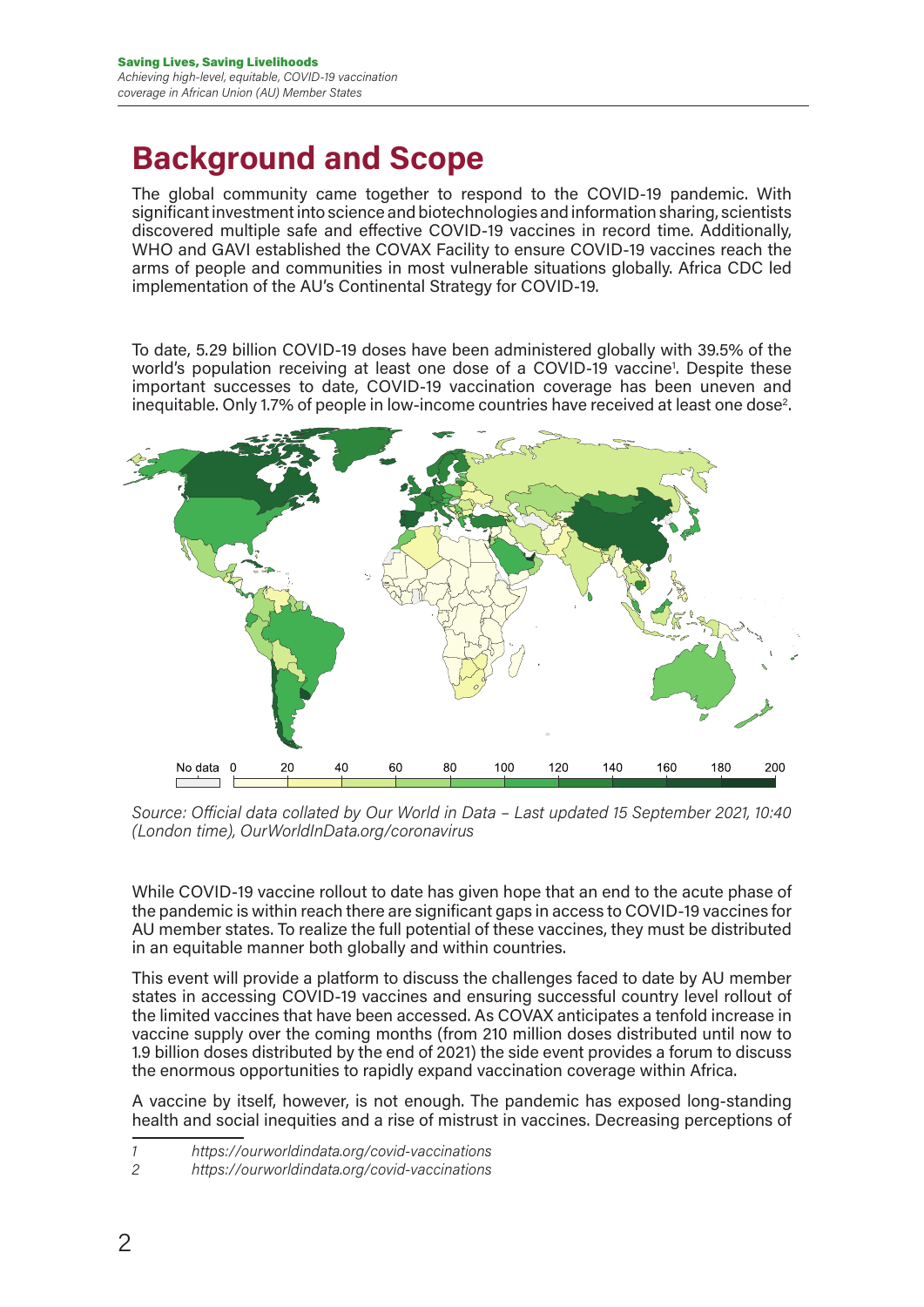risk, pandemic fatigue and mistrust of authorities have led to refusal by many people to follow public health measures to limit the spread of COVID-19.

Experience to date has shown us that COVID-19 vaccine rollout will only be successful if there is an immediate effort to build community trust, especially with those isolated from or wary of authorities. Addressing people's concerns will be critical to ensuring uptake of the vaccines. Trained community health workers and leaders and Red Cross and Red Crescent volunteers, play a critical role in reaching otherwise inaccessible and disenfranchised populations, and in listening to and responding to their concerns.

Communities may have higher rates of vaccine hesitancy from many reasons, including misinformation, rumor spreading, historical experience of medical violence, negative personal experiences and/or discrimination in the healthcare system, lack of access to information, lack of access to services, lack of acceptance of and access to routine immunizations, and lack of trust in public authorities among other factors. As such, local leadership and contextualization in the vaccine rollout is critical to successfully ending the pandemic.

Achieving equitable distribution and access to COVID-19 vaccines is critical for all our health. Experts warned, without widespread vaccination campaigns, in combination with public health measures like mask wearing, COVID-19 variants would evolve and spread. After a number of COVID-19 vaccines became available in December 2019, countries began vaccination campaigns. According to WHO, disparity between countries and within countries are leaving large portions of the global population unvaccinated. Even among countries with higher vaccination rates, multiple variants are spreading at higher contagion rates with worse health outcomes. Countries and communities with lower vaccination rates continue to face the full health and socioeconomic impacts of the COVID-19 virus and its variants. Future variants may become increasingly resistant to the current COVID-19 vaccines. The only way to end the pandemic is to implement equitable and widespread vaccine rollout.

# **Objectives**

Africa CDC, IFRC's representation to the AU, USAU and our partners (to be specified) seek to foster solidarity in Africa's COVID-19 vaccination efforts.

To this end, this event seeks to:

- • galvanize governments of AU member states and humanitarian actors to implement equitable and inclusive vaccine rollouts for COVID-19 vaccines and routine immunizations;
- outline ways to increase demand for COVID-19 vaccines, including community ownership, and trust building initiatives;
- • discuss approaches to minimize the socio-economic impacts of the pandemic and protect livelihoods
- encourage governments and global health actors to prioritize the leadership of frontline community health workers and volunteers and local actors in the vaccine rollout strategy at every level.